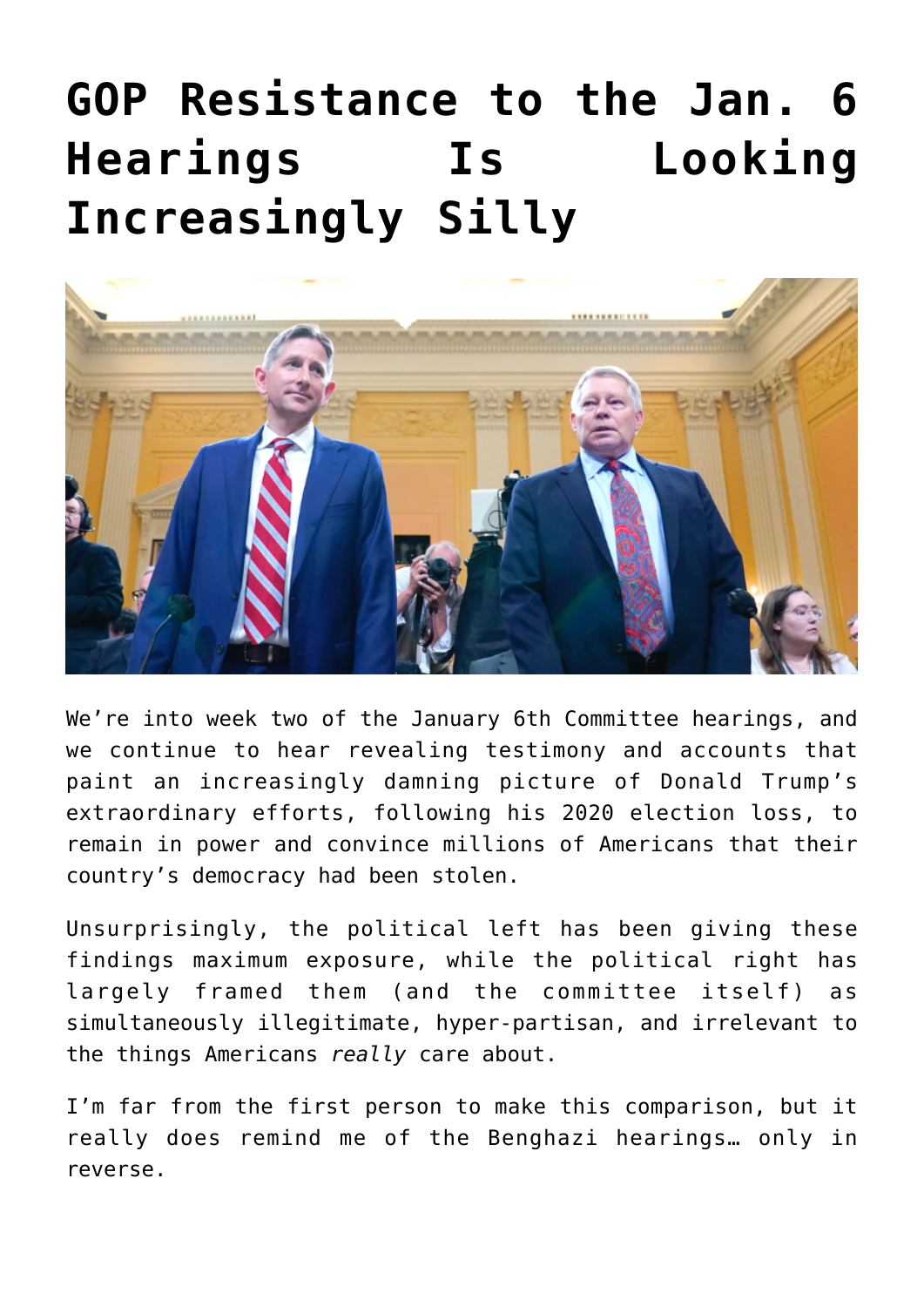The "illegitimacy" argument was used a lot by the Democrats back then. They claimed that there had already been plenty of investigations into the Benghazi attacks, and every question on the topic had already been satisfactorily answered and substantiated.

Their stance was effectively, "There's nothing more to see here; it's time to move on."

It wasn't true then, and it isn't true now.

The charge that the January 6 Committee is "hyper-partisan", which today's Republicans have coupled closely with their *illegitimacy* argument, would actually seem to carry more weight (at least on paper) than when the Democrats evoked it years ago. After all, there were five House Democrats on the Republican-led Benghazi committee, making up roughly 40% of its seats (which is pretty decent representation). But on the Democratic-led January 6 Committee, only two of its nine members are Republicans. That's barely over 20%.

However, the problem with that narrative, as I [touched on](https://bernardgoldberg.substack.com/p/thoughts-on-the-first-january-6-committee?r=1k62c&s=w&utm_campaign=post&utm_medium=web) in last week's column, is that Republicans were given the opportunity to be part of a 50/50, 9/11-style, truly bipartisan January 6 commission (an opportunity they both asked and successfully negotiated for), and then decided to kill it when it came time to vote for its approval.

Next came the first iteration of the *select committee*, in which House Speaker Nancy Pelosi offered five of thirteen seats to the GOP; this was in addition to her already having selected Republican Liz Cheney for one seat, amounting to roughly the same party make-up as the Benghazi committee. House Minority Leader Kevin McCarthy, like he did the first time, initially agreed to the terms. But when Pelosi rejected two of his picks, Jim Jordan and Jim Banks (both prominent participants in Trump's "Stop the Steal" efforts), McCarthy pulled his other three Republicans and vowed not to appoint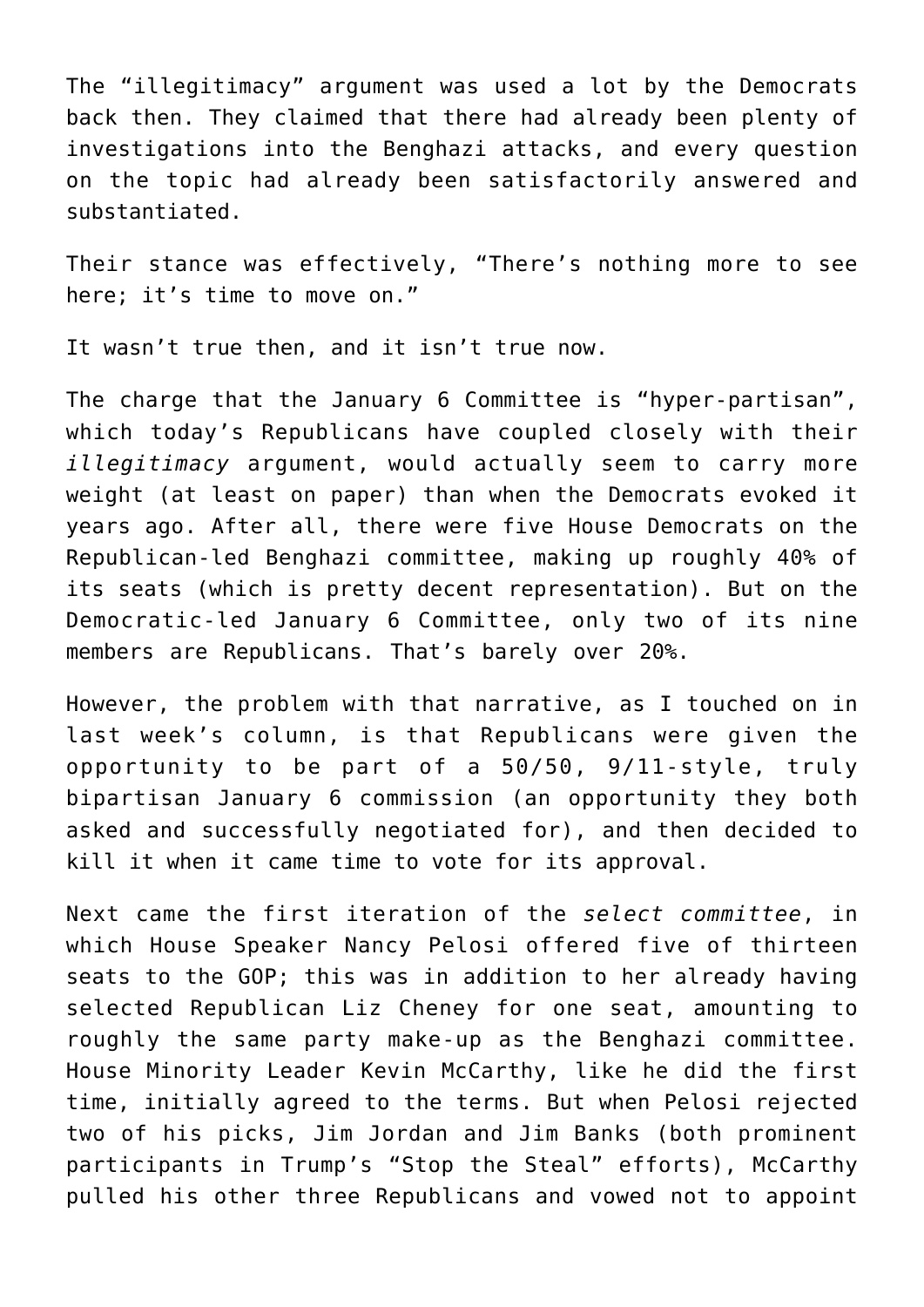any others. At that point, Pelosi decreased the size of the committee to nine, added Republican Adam Kinzinger (who accepted the role against McCarthy's wishes), and that's why the committee is so politically lopsided.

In other words, the GOP chose this.

Do Democrats hope the committee's findings will hurt the Republicans? Without doubt. But the same was true of Republicans when it came to Benghazi. That didn't mean the select committee on Benghazi shouldn't have happened. I certainly think it should have.

As for the notion that the efforts of the committee are detached from the top concerns of most Americans — especially kitchen-table issues like crushing inflation and gas prices, it's safe to say that's true. And that's why it's perhaps the right's worst argument, despite being parroted so often.

*Real America doesn't care about the January 6th Committee.*

*Gas is over \$5 per gallon!*

*— Rep. Jim Jordan (@Jim\_Jordan) [June 16, 2022](https://twitter.com/Jim_Jordan/status/1537509088225071117?ref_src=twsrc%5Etfw)*

Think about it for a minute…

There are currently 535 members of the U.S. Congress. Only 9 of them have been serving on the January 6 Committee. And the work those nine have done has in no way kept them from voting on any legislation related to inflation or anything else at the top of Americans' list of concerns.

It's fine to slam Congress or a political party for not doing enough to deal with more immediate societal concerns, but to point a finger at a 9-person committee working on a separate issue, and pretending their work is somehow hampering action on other issues, is patently absurd.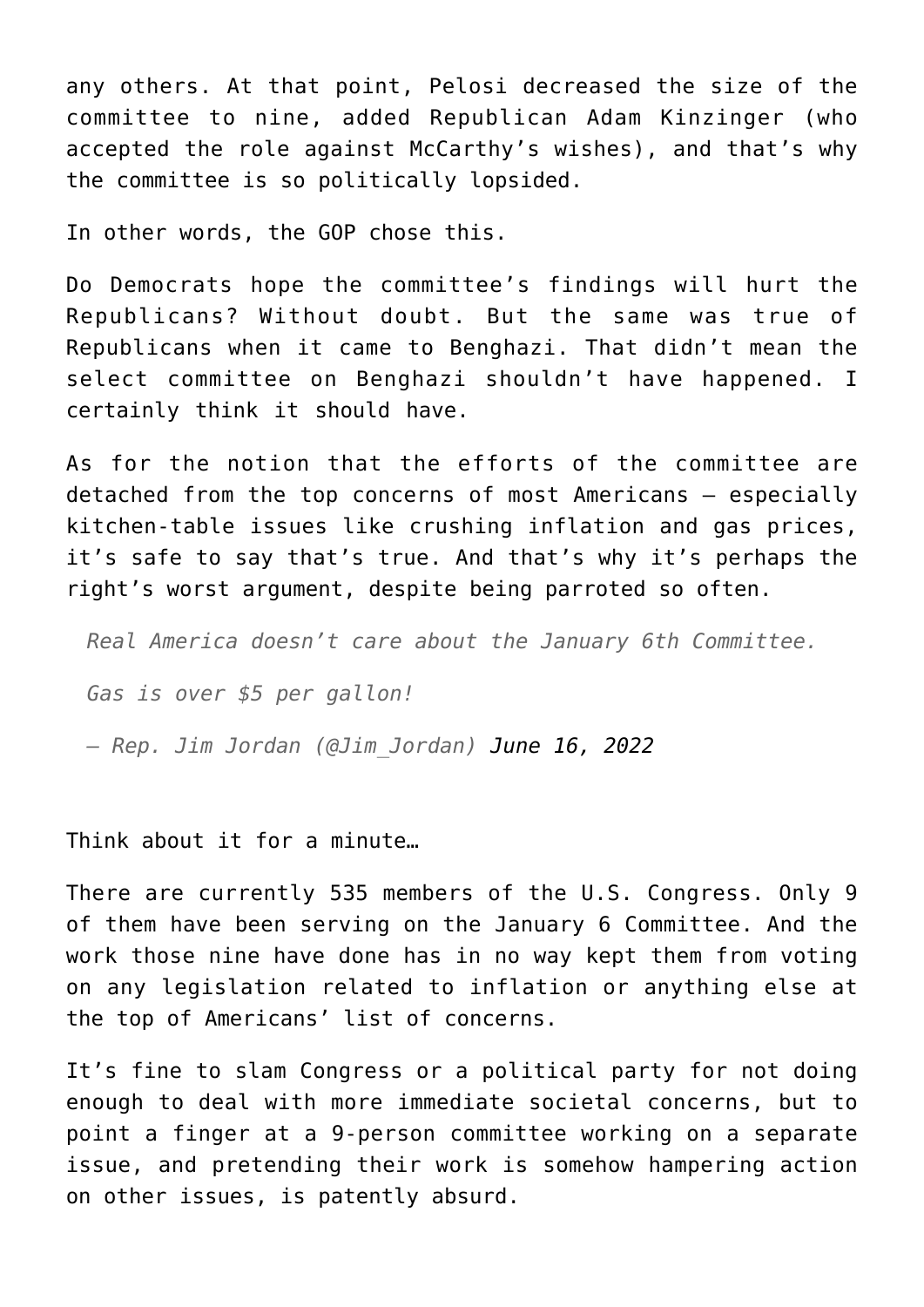I mean, if you follow the logic of Jim Jordan's tweet, the national debt (which he preached about all the time when he was still playing a fiscal hawk) also isn't worth any time or attention. After all, most Americans don't care about it, despite it arguably being the most predictable, consequential, and catastrophic threat our nation faces. So why take it seriously, right?

Wrong. It should be taken seriously, and so should a U.S. president trying to steal an election, selling millions of Americans on a devastating lie, and causing a deadly insurrection at the U.S. Capitol.

Lastly, if the fear of the GOP is that the hearings will only serve to hurt their electoral prospects in the midterms, perhaps they should pay more attention to the polls. Most Republicans may not be able to bring themselves to kick the former president to the curb, but most Americans are more than willing to take their political frustrations out on the current guy (and his party).

As of the time I'm writing this, President Biden's approval rating is below 40% in the RCP average, and Republicans are leading the Democrats in the generic congressional vote by the same amount they did a month ago. The GOP will easily win back the House, and probably the Senate this year. And it's a near certainty that the inflation problem won't get significantly better before November, which is bad for the country, but good for the party out of power.

Besides that, a number of Republicans, including Mike Pence and his staff, are coming out of these hearings looking pretty darned good. Democrats on the committee have even publicly hailed Pence and company for their patriotism. Despite many on the right insisting that the committee's goal was to rake the entire GOP over the coals, that clearly hasn't been the case. Trump and other particularly egregious actors (like Rudy Giuliani, Sidney Powell, and John Eastman) are being